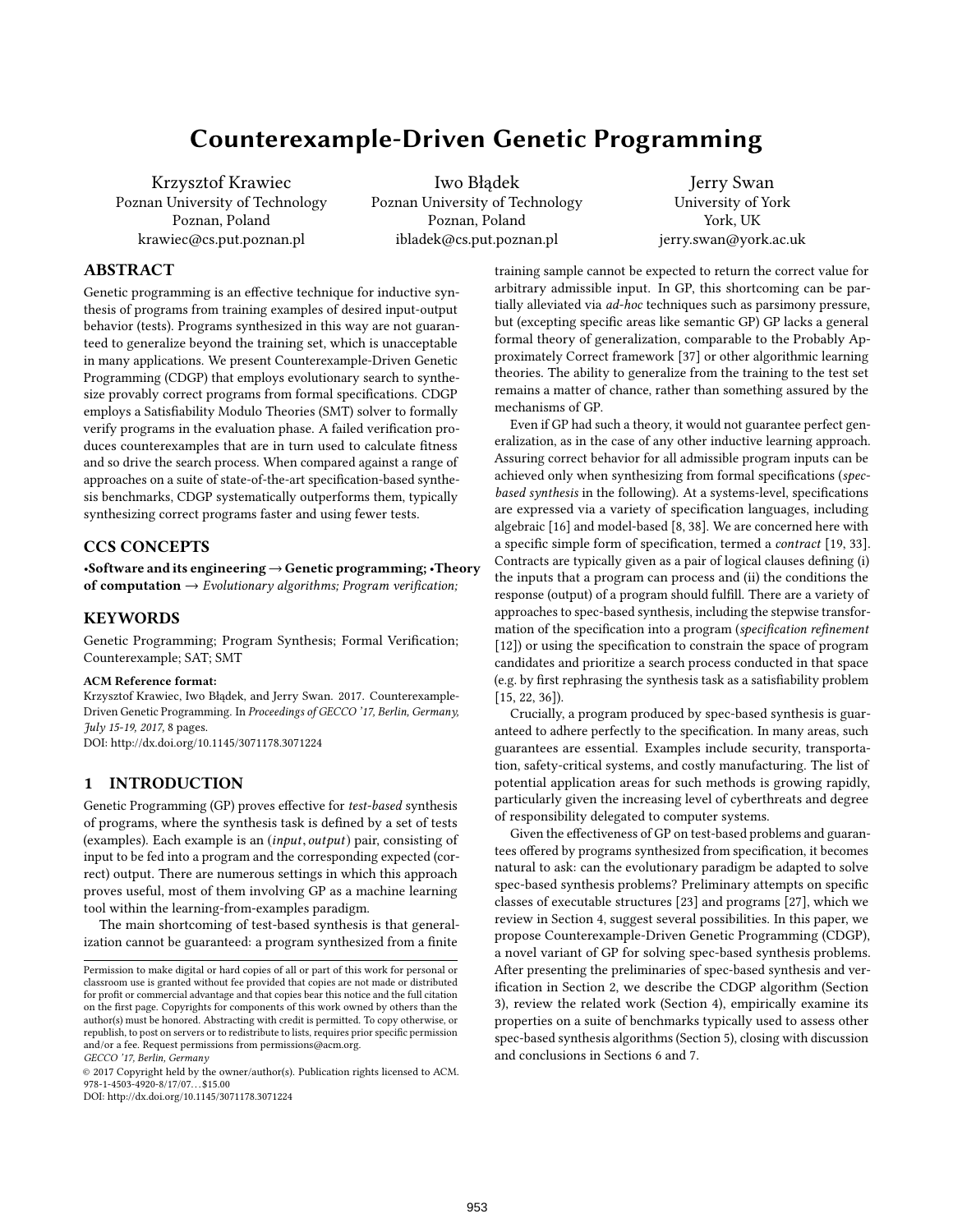# 2 SPEC-BASED SYNTHESIS AND VERIFICATION

Spec-based program synthesis typically proceeds from a contract, given by a pair of logical formulas: a precondition Pre – the constraint imposed on program input, and a postcondition Post – a logical clause that should hold upon program completion. Let  $p$ denote a program and  $p(in)$  the output produced by  $p$  when applied to input in. Solving a synthesis task (Pre, Post) is equivalent to proving that

$$
\exists p \forall_{in} Pre(in) \implies Post(in, p(in)), \tag{1}
$$

where  $Pre(in)$  is the precondition valuated for the input in, and  $Post(in,p(in))$  is the postcondition valuated for the input in and the output produced by  $p$  for in. Obviously, the proof has to be constructive, i.e. to produce such a  $p$  – merely determining whether or not  $p$  exists is not much use for synthesis.

Consider synthesizing a program that calculates the maximum of two integers  $(x, y)$ . For this synthesis task, the contract can be defined as follows:

$$
Pre((x, y)) \iff (x, y) \in \mathbb{Z}^2
$$
  
\n
$$
Post((x, y), o) \iff o \in \mathbb{Z} \land o \ge x \land o \ge y \land (2)
$$
  
\n
$$
\land (o = x \lor o = y)
$$

This is an example of a complete specification, which defines the desired behavior of the sought program for all possible inputs, the number of which happens to be infinite here.

In methods of spec-based synthesis, the content (code) of  $p$  is controlled by a set of variables. For instance, programs represented as sequences of  $n$  instructions can be encoded with  $n$  such variables, each in  $[1, k]$ , where k is the number of available instructions. To determine the values of variables that cause  $p$  fulfill (1) (called a model in propositional logic), the synthesis formula parameterized with these variables is passed to a SAT solver. The solver either produces a feasible set of variable assignments, and thus yields a correct-by-construction program that is guaranteed to meet the contract, or otherwise states that the specified program does not exist. In practice, the solver is equipped with an additional abstraction layer, a theory that enables reasoning in terms of, for instance, integer arithmetic. This leads to the concept of  $Satisfiability Modulo$ Theories (SMT) used in program synthesis [15, 22, 36].

It is worth emphasizing that the solver achieves this without actually running any program, because the properties of the output can be logically inferred modulo the theory, from the properties of the input and the those of the program code. For the above problem (2) to be solved, the theory of Linear Integer Arithmetic (LIA) [7] may be used. Unfortunately, the cardinality of the search space grows exponentially with program length n, so only relatively short programs can be synthesized in this way.

#### 3 COUNTEREXAMPLE-DRIVEN GP

GP is a stochastic generate-and-test technique, where new programs are continuously generated and evaluated on examples. In the test-based setting, the input to GP is a set of tests (fitness cases), i.e., pairs  $(in, out) \in T$  of program input in and the desired output out required to result from applying a correct program to in. A GP algorithm solving a synthesis task maintains a population of programs P. In every generation, each program  $p \in P$  is tested on

Algorithm 1 Evaluation in CDGP, given the current population P, current set of tests  $T_c$ , and program specification (Pre, Post), returns the evaluated population and an updated set of tests.

|     | 1: <b>procedure</b> $CDEVAL}(P, T_c, (Pre, Post))$ |                                       |
|-----|----------------------------------------------------|---------------------------------------|
| 2:  | $T \leftarrow \emptyset$                           | $\triangleright$ Working set of tests |
| 3:  | for all $p \in P$ do                               | $\triangleright$ Evaluation loop      |
| 4:  | $p.\text{eval} \leftarrow \text{Eval}(p, T_c)$     |                                       |
| 5:  | if p.eval = $ T_c $ then                           |                                       |
| 6:  | $c \leftarrow \text{VERIFY}(p, (Pre, Post))$       |                                       |
| 7:  | if $c = \emptyset$ then return p                   | $\triangleright$ Perfect program      |
| 8:  | else                                               |                                       |
| 9:  | $T \leftarrow T \cup \{c\}$                        |                                       |
| 10: | end if                                             |                                       |
| 11: | end if                                             |                                       |
| 12: | end for                                            |                                       |
| 13: | <b>return</b> $(P, T_c \cup T)$                    |                                       |
|     | 14: end procedure                                  |                                       |

every test  $(in, out) \in T$ , in which p is applied to in and returns an output  $p(in)$  that is confronted with *out*. If p produces the correct output for  $t$ , it is said to *pass*  $t$ ; otherwise, we say that  $p$  fails  $t$ . The conventional GP fitness that rewards a program for the number of passed tests can be then written as

$$
EVAL(p, T) = \sum_{(in, out) \in T} [p(in) = out],
$$
 (3)

where [ ] is the Iverson bracket.

In spec-based synthesis, tests are not available, and so neither is the conventional fitness function. To combine such synthesis with evolutionary search, one must resort to other means of program evaluation. The method presented in this paper relies on *program* verification which consists in proving that, for a given program  $p$ ,

$$
\forall_{in} Pre(in) \implies Post(in, p(in)). \tag{4}
$$

The practical difference with respect to spec-based synthesis  $(1)$  is that verification can be typically realized using conventional SMT solvers at much lower computational cost, because it is applied to an existing program. The result can be twofold: success when  $p$  meets (4), or failure otherwise. Crucially, the latter outcome is accompanied by a counterexample, i.e. an input in such that (4) does not hold. This characteristic is essential for our method.

The top-level loop of Counterexample-Driven GP (CDGP) proceeds in a similar manner to conventional GP, where in each generation parent programs are selected, modified, and evaluated. The main difference is that evaluation involves both formal verification and evaluation on a set of tests  $T_c$ , collected from verifications conducted in the previous generations. The evolutionary run starts with an empty  $T_c$ . Programs in the working population are evaluated on the tests in  $T_c$  in the conventional way, and the resulting fitness drives the search process.

The procedure CDEval presented in Algorithm 1 is launched once per generation. In contrast to conventional GP evaluation, it accepts the formal specification ( $Pre, Post$ ) as an extra parameter. As in conventional GP, each program  $p$  in the current population is first evaluated on the tests currently available in  $T_c$  and assigned the conventional fitness (3). If it happens to pass all of them, it is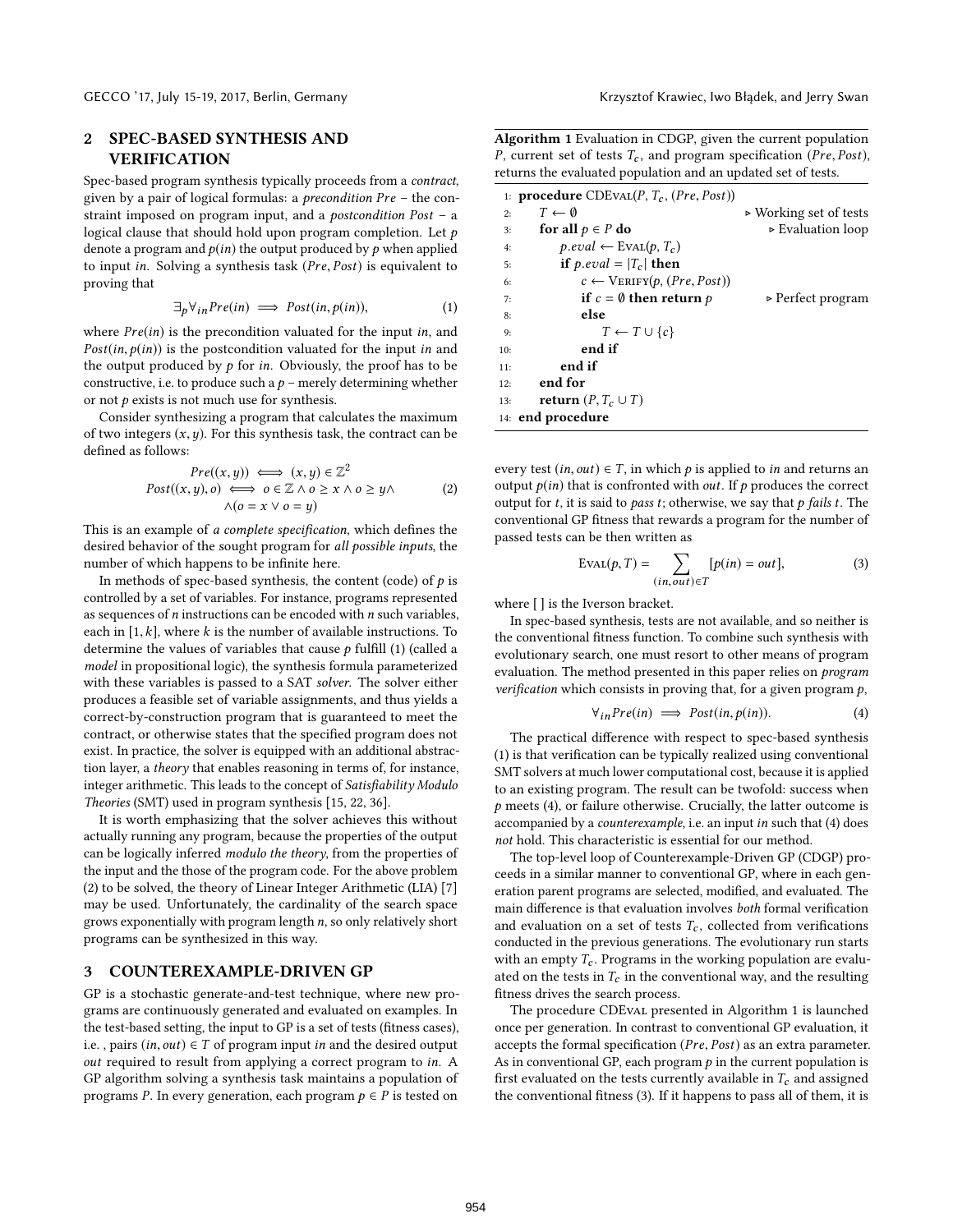Counterexample-Driven Genetic Programming GECCO '17, July 15-19, 2017, Berlin, Germany

subject to formal verification. A positive outcome of verification terminates search, with  $p$  returned as the resulting correct program. Otherwise, the counterexample resulting from verification extends the working set of tests T, which is maintained separately from  $T_c$ so that evaluation of successive programs in  $P$  remains unaffected. Once all programs have been processed,  $T_c$  is extended with the new tests from T. Since both  $T_c$  and T are sets, adding a test that has been already collected earlier in a run has no effect  $-$  duplicate tests are automatically discarded.

In the first generation  $T_c = \emptyset$ , so all programs in P receive zero fitness and the attendant selection of parent programs is completely random. Nevertheless, this first generation will typically discover a few counterexamples, which provide for some degree of discrimination of programs in the second generation. In this way, the verification outcomes supply CDGP with an increasingly finer-grained fitness function and more precise search gradient.

For brevity, Algorithm 1 omits a technical yet important detail. Eval expects in  $T_c$  complete tests of the form  $(in, out)$ , i.e. program inputs accompanied with corresponding desired outputs. However, the counterexamples resulting from VERIFY are not tests - each of them is just the input in that caused  $p$  to fail verification. Thus, the tests added to T in line 9 have the form  $c = (in, \emptyset)$ .

As a consequence, Eval needs to evaluate programs on both well-formed tests (which it does in the conventional way, as in (3)), as well as on incomplete tests of the form  $(in, \emptyset)$ . In the latter case, Eval first applies the evaluated program to in, obtaining the actual output *out<sub>a</sub>*. Then, it validates *Post* on *out<sub>a</sub>*, i.e. substitutes the variables in the predicate Post with the values from  $out_a$ and determines if the resulting Boolean formula is true (cf. (2)). If  $Post(in, out_a)$  holds, then  $out_a$  is the correct output for in, and Eval replaces  $(in, \emptyset)$  in T with  $(in, out_a)$ <sup>1</sup>. In future evaluations on this tests, Eval can conventionally compare the actual program output with the desired one, which is cheaper than validating Post. In this way, the missing information on desired outputs for individual tests is gradually supplemented by the algorithm at moderate computational overhead.

Algorithm 1 implements the 'conservative' variant of CDGP, where the time-costly verification is applied only to programs that pass all tests and is thus used sparingly. Attempting verification of a program that is known to fail any tests in  $T_c$  may indeed seem pointless, as such a program cannot be correct. However, a counterexample resulting from such verification does not have to be identical to any of the tests already in  $T_c$ , because solvers implement complex tactics, and the outcome of verification may depend on the specification and program code in a nontrivial way.

This suggests that incorrect programs in the population may also give rise to new counterexamples. Whether the tests built from them are useful at guiding search or not remains an open question. To answer this, we also investigate a non-conservative variant of CDGP, where line 5 in Algorithm 1 is skipped, so that each act of evaluating a program is followed by its verification and will produce a counterexample that may extend  $T_c$  (unless already present there).

### **RELATED WORK**

The application of formal methods to program synthesis precedes heuristically-informed stochastic methods such as GP by several decades [13], and the literature for formal approaches to synthesis (and verification) is vast (for recent overviews, see Boca et al [9] and Almeida et al [1]). However, we are aware of only few approaches which combine formal techniques with heuristic search.

In 2007, Johnson [23] incorporated model-checking (as specified via Computation Tree Logic) into the fitness measure of evolved finite state machines, and used this to learn a controller for a simple vending machine. From 2008, Katz and Peled authored a series of papers combining model-checking and GP [25–27] in which they progressively refine their MCGP tool [26], based on Linear Temporal Logic. They use 'deep model checking' to impose a gradient on the fitness function, for which they report good fitness-distance correlation. The most recent development of their tool [27] applies a  $(\mu + \lambda)$  evolutionary strategy to strongly-typed, tree-based tree GP and gives example applications of program synthesis, program improvement and bug-repair.

In common with our approach, Katz and Peled use feedback from the verification process to provide a finer-grained measure of program fitness. In contrast, CDGP formally ensures correctness, whereas their approach does not achieve this in all cases (e.g. in their application to synthesising concurrent programs). Verification in our case is performed via SMT, in theirs via model-checking. Last but not least, in Section 5 we combine CDGP with the recently proposed Lexicase selection [18], and the domain-agnostic effectiveness of CDGP is demonstrated on a wider range of benchmarks.

The possibility of using coevolutionary GP to synthesize programs from formal specifications was researched by Arcuri and Yao [4, 5]. In their approach, populations of both tests and programs are maintained in the competitive coevolution framework. Fitness of programs is calculated using a heuristic that estimates how close a postcondition is from being satisfied by the program's output for specific tests. The population of test cases is initialized randomly and then co-evolves with programs, guided by fitness function that rewards failing as many programs as possible. The approach of Arcuri and Yao, while allowing the synthesis of programs with GP from a formal specification, provides no guarantees that program deemed correct by their method will be consistent with the specification for all possible inputs.

Amongst the dozen or more well-known systems that perform synthesis under the heading of Inductive Logic Programming [34], IGOR II [20] is known to perform well on a range of problems [21]. As extended by Katayama [24], it combines an 'analytic' approach based on analysis of fitness cases with the generate-andtest approach more familiar to the GP community.

In the related area of Genetic Improvement, there have been a number of recent articles incorporating formal approaches. Kocsis et al. [29] report a 10,000-fold speedup of Apache Spark database queries on terabyte datasets. In work by Burles et al [10], a 24% improvement in energy consumption was achieved for Google's Guava collection library by applying the Liskov substitution principle that is the formal cornerstone of object-orientation. Some recent work has also used category theory to perform formal transformations on datatypes [28, 30], in order to join together parts

<sup>&</sup>lt;sup>1</sup>In general there may be other outputs that satisfy the specification for a given *in*; however we assume that  $(Pre, Post)$  specifies a function in the mathematical sense: for a given input, only one correct output exists, and output depends deterministically solely on the input (i.e. there is no 'hidden' global state).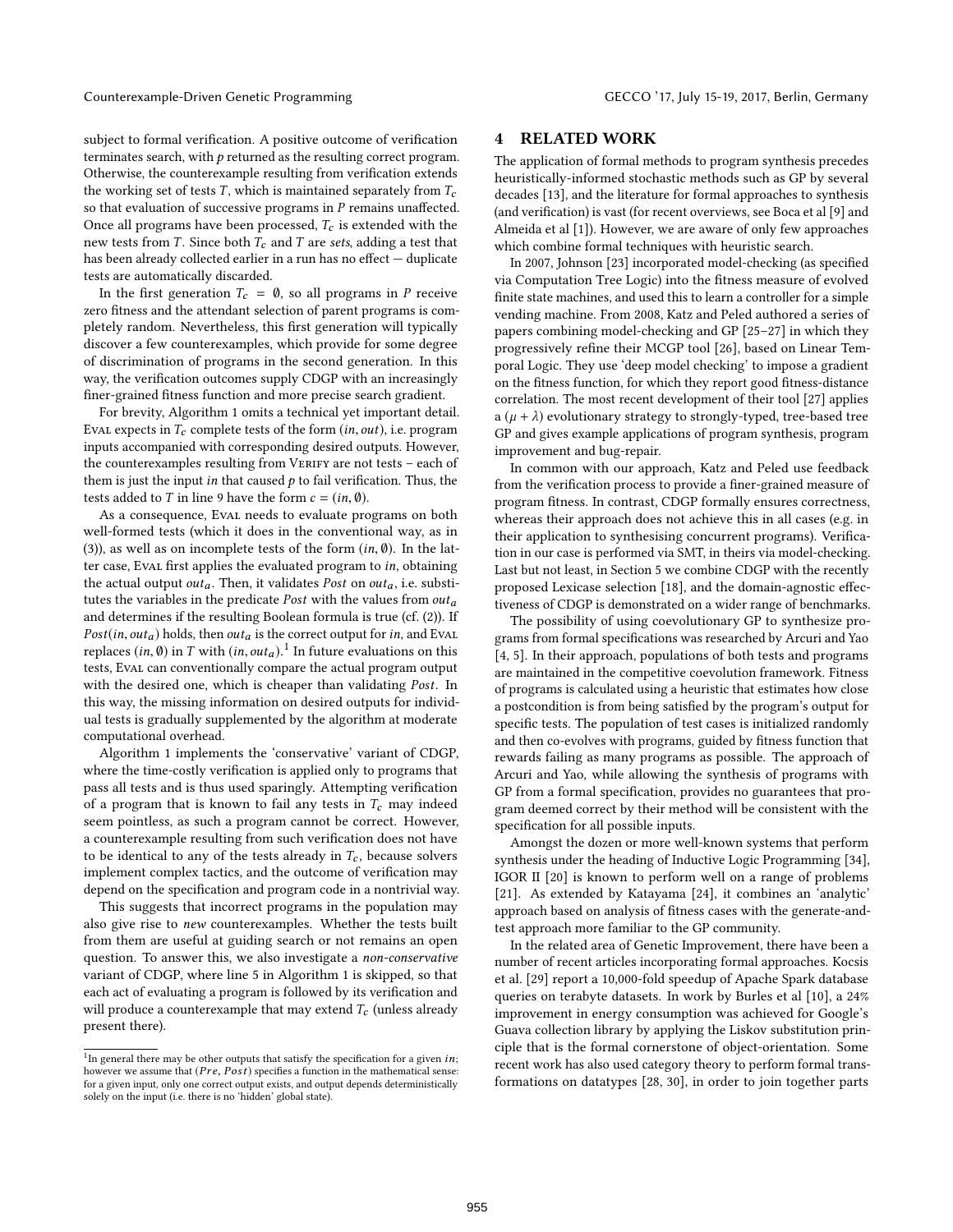Table 1: Program synthesis benchmarks. For all of them, the input type is  $I<sup>n</sup>$  and the output type is  $I$  (I=integer). Some functions were tested in variants with different arities.

| Name            | Arity | Semantics                               |
|-----------------|-------|-----------------------------------------|
| CountPos        | 2, 3  | The number of positive arguments        |
| <b>IsSeries</b> | 3     | Do arguments form an arithmetic series? |
| IsSorted        | 4     | Are arguments in ascending order?       |
| Max             | 2, 4  | The maximum of arguments                |
| Median          | 3     | The median of arguments                 |
| Range           | 3     | The range of arguments                  |
| Search          | 2, 4  | The index of an argument                |
|                 |       | among the other arguments               |
| Sum             | 2.4   | The sum of arguments                    |

of a program which are otherwise unrelated, a technique that is applicable to 'Grow and Graft Genetic Programming' [17].

An alternative approach to spec-based synthesis is 'program sketching' [35], a technique whereby a program contains 'holes' which are automatically filled in (e.g. using an SMT solver) with values satisfying an executable specification. The method is known to be complete for finite programs (i.e. it can in principle synthesise any required value). However, the approach has limited scalability since the exact search method used is exponential in the number of variables. More recently, Evolutionary Program Sketching (EPS) has been proposed [11]. EPS is presented as a GP alternative that evolves partial programs then uses an SMT solver to complete them, attempting to maximize the number of passing test cases. For the small set of benchmarks under consideration, EPS outperforms conventional GP (e.g. in the number of optimal solutions found).

#### 5 EXPERIMENT

To assess the effectiveness of CDGP, we apply it to a range of spec-based synthesis benchmarks of varying difficulty.

We consider the benchmarks presented in Table 1, all of which belong to the theory of Linear Integer Arithmetic (LIA) [7], where the set of available instructions comprises linear arithmetic, elementary Boolean logic and conditional statements. In all selected benchmarks, the task is to synthesize a certain function with a signature  $I^n \rightarrow I$ , where *n* is function arity. Max, Search and Sum<br>come from the SyGuS repository maintained for the annual 'Syntax come from the SyGuS repository maintained for the annual 'Syntax Guided Synthesis' competition [2, 3]; the remaining benchmarks are of our own design. Some benchmarks (IsSeries, IsSorted, Search) interpret input arguments as a fixed-size ordered sequence of type I. In the IsSeries and IsSorted tasks, the program is required to return 1 if the arguments respectively form an arithmetic series or are sorted in ascending order, 0 otherwise.

Figure 1 presents the specification of the Max4 benchmark expressed in the SMT-LIB language [6, 7]. The synth-fun statement defines the signature of the function to be synthesized. The constraint commands define the specification and are combined with logical conjunction by the solver. In this specific case, each constraint clause includes the reference to the synthesized function max4, which implies that this specification defines only the postcondition – the precondition is empty, i.e. the inputs to Max4 are only required to belong to the type Int (I in our framework).

```
(set-logic LIA)
(synth-fun max4 ((x Int) (y Int) (z Int) (w Int)) Int)
(declare-var x Int)
(declare-var y Int)
(declare-var z Int)
(declare-var w Int)
(constraint (>= (max4 x y z w) x))(constraint (>= (max4 x y z w) y))
(constraint (>= (max4 x y z w) z))
(constraint (- = (max4 x y z w) w))(constraint (or (= x \text{ (max4 x y z w)})(or (= y (max4 x y z w))
        (or (= z (max4 x y z w))
        ( = w (max4 x y z w))))))
```
(check-synth)

## Figure 1: The Max4 benchmark expressed in the SMT-LIB language (fg\_max4.sl file in the SyGuS repository). Compare with the specification of the max2 problem in Equation 2.

The specification for Max4 is *complete*, as its postcondition is applicable to all possible inputs (which holds for all benchmarks).

Although the benchmarks' semantics should be clear from Table 1, Search deserves a comment. In that benchmark, a correct program should find the 0-based index of the last argument ('the target') in an 'array' of length n formed by the remaining arguments (which are constrained by precondition to be sorted), such that having the target at that index results in the array being sorted. Hence, for instance Search2(3,7,1)=0, Search2(3,7,4)=1 and Search2(3,7,10)=2, where index in the benchmark's name refers to the size of 'array'. <sup>2</sup>

In order to provide a frame of reference, we design a baseline setup called GP Random (GPR). GPR proceeds as CDGP, except for line 9 in Algorithm 1, where it adds to  $T$  a randomly generated test rather than the counterexample returned by the solver. In this way, the dynamics of GPR are similar to the conservative variant of CDGP, i.e. tests are added to  $T_c$  only when a program in population manages to pass all tests already in  $T_c$ . As in CDGP, multiple new tests may be added to  $T_c$  in a single generation, duplicates are eliminated, and  $T_c$  may grow indefinitely during a run. Comparison between CDGP and GPR allows us to determine whether the directed, spec-based synthesis of tests makes CDGP any better than generating them at random.

The LIA domain includes two types, Int (I) and Boolean (B), so a typed variant of GP is necessary to maintain their syntactic correctness. We rely on a straightforward approach that guarantees that programs initialized and bred within a run always conform with the grammar shown in Fig. 2. The initialization operator recursively traverses the derivation tree from the starting symbol of the grammar (I) and randomly picks expressions from the right-hand sides of productions. Once the depth of any node of the program tree reaches 4, the operator picks productions that immediately lead to terminals whenever possible. If the depth exceeds 5, it terminates, discards the tree, and starts anew.

 $2A$  Searchn benchmark thus diverges from the naming convention followed in the remaining benchmarks (i.e. the arity of the synthesized program is  $n + 1$ ), but we do not address this for conformance with the SyGuS benchmark suite [2, 3].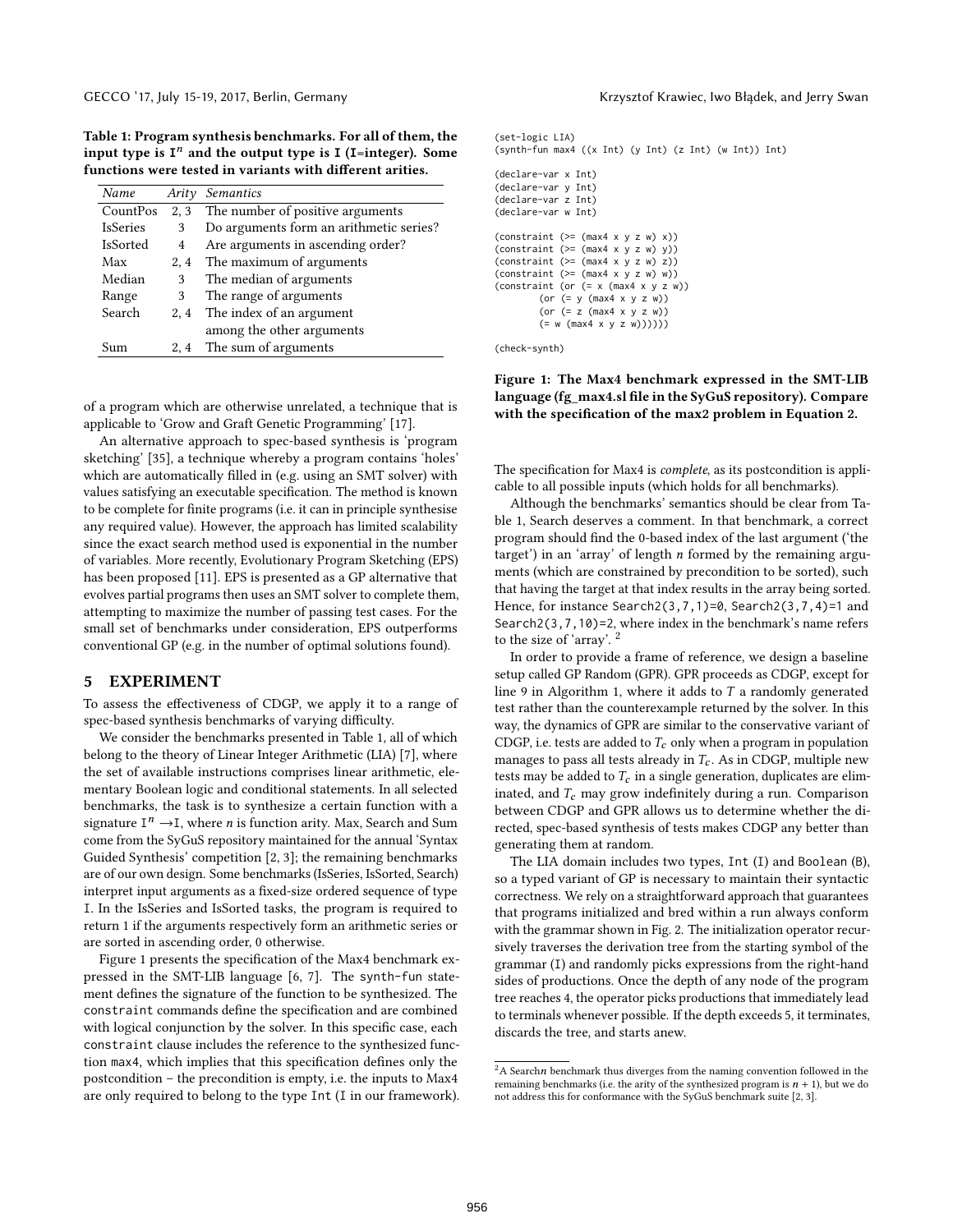Counterexample-Driven Genetic Programming GECCO '17, July 15-19, 2017, Berlin, Germany

| $I ::= I + I   I - I   ite(B,I,I)   -1   0   1$         |
|---------------------------------------------------------|
| $ v_1 v_2  \ldots  v_n$                                 |
| B ::= and(B,B)   or(B,B)   not(B)   B = B               |
| $  I < I   I \Leftrightarrow I   I = I   I > I   I > I$ |

Figure 2: The grammar defining the set of considered programs  $(v_i - i\text{th input variable}, \text{ite} - i\text{f-then-else}, \text{the condi-}$ tional statement). The starting symbol is **I**.

The mutation operator picks a random node in a parent tree, and replaces the subtree rooted in that node with a subtree generated in the same way as for initialization. To conform to the grammar, the process of subtree construction starts with the grammar production of the type corresponding to the picked location (e.g. if the return type of the picked node is I, generation of the replacing subtree starts with production I of the grammar).

Crossover draws a random node in the first parent program, and builds the list l of the nodes in the second parent that have the same type. If  $l$  is empty, it draws a node from the first parent again and repeats this procedure. Otherwise, it draws a node from l uniformly and exchanges the subtree identified in this way with the subtree drawn from the first parent. This is guaranteed to terminate, as both parent trees always feature at least one node of type (I), i.e. the root node, since it is also permissible for root nodes to be swapped.

A program tree resulting from any of these search operators is considered feasible unless its height exceeds 12. Should that happen, the program is discarded and the search operator is queried again.

Parameters of the evolutionary algorithm common to CDGP and GPR are shown in Table 2. In GPR, we draw tests uniformly from [−100, 100]<sup>n</sup>. We anticipate that the width of this interval is<br>not critical given that in most benchmarks (except for Sum and not critical, given that in most benchmarks (except for Sum and IsSeries) the inputs of the function to be synthesized are interpreted as ordinal variables. While CDGP works with population size 500, we double it for GPR (1000), so that it has more chance of drawing important test cases (e.g. for border cases).

In both CDGP and GPR, the working set of tests  $T_c$  may grow slowly. With only a small number of tests, the fitness function can return just a few values and has little discriminatory power, which may hamper population diversity. To address this issue, in addition to the conservative and non-conservative CDGP and GPR, we consider two independent extensions:

1. Lexicase selection. The variants marked with ' $Lex'$  are equipped with Lexicase selection [18]. In these configurations, rather than returning the number of tests in  $T_c$  passed by  $p$ , Eval( $p$ ,  $T_c$ ) returns a vector of  $|T_c|$  Booleans indicating the detailed interaction outcomes, i.e. the *i*th element in that vector states whether  $p$  passed the *i*th test from  $T_c$  (cf. the beginning of Section 3). Consistently, line 5 in Algorithm 1 determines whether the number of trues in that vector is  $|T_c|$ . The vector of interaction outcomes is then used in selection phase, where each act of selection implements the algorithm described in [18]: a random test  $t$  is drawn from  $T_c$  without repetition, and all programs not passing  $t$  are discarded. Drawing tests and discarding programs is repeated until only one program is left (in which case it becomes selected); if all tests have been used, the winner is drawn uniformly from the remaining programs.

Table 2: Parameters of the evolutionary algorithm.

| Parameter                                 | Value    |
|-------------------------------------------|----------|
| Number of runs                            | 30       |
| Population size                           | 500/1000 |
| Max. height of initial programs           | 5        |
| Max. height of trees inserted by mutation | 5        |
| Max. height of programs in population     | 12       |
| Max. number of generations                | 100      |
| Probability of mutation                   | 0.5      |
| Probability of crossover                  | 0.5      |
| Tournament size                           |          |

2. Steady-state EA. In the variants marked by the 'Steady', the default generational GP is replaced with the steady-state evolutionary algorithm. Therein, a single iteration consists in first discarding a poorly-performing program from the population (using negative tournament selection of size 7), and then breeding a new program with a randomly chosen search operator (mutation or crossover). The program created in this way is immediately added to the current population. Crucially, it also undergoes verification as prescribed by Algorithm 1 (conditionally in conservative CDGP and GPR, always in non-conservative CDGP). Should that process result in a counterexample  $t_c$  that is not in  $T_c$ , it is immediately added to  $T_c$ . Subsequently, the fitness values of all programs in the population are updated by applying them to  $t_c$ , so that they are correct for the current contents of  $T_c$ . The key feature of the steady state approach is thus that fitness values of all programs in the population are updated promptly, as soon as new tests arrive. It might be anticipated that this would make the search process more reactive and result in faster synthesis.

CDGP and GPR can be extended in both of the above ways independently, so we consider all their combinations: tournament selection (Tour) vs. Lexicase selection (Lex), and generational evolution (Gener) vs. steady-state evolution (Steady). These combinations, together with conservative and non-conservative CDGP, give rise to eight configurations of CDGP and four configurations of GPR.

Communication with the solver is realized via the SMT-LIB standard [6], recognized by most contemporary SMT solvers. We employ the well known Microsoft Z3 SMT solver [14], one of the most performant and widely-used non-commercial solvers. This choice was arbitrary and no Z3-specific features were used. Our implementation of  $VERIFY(p, (Pre, Post))$  in Algorithm 1 translates our internal representation of program  $p$  into a function definition in the SMT-LIB language, combines it with the contract (Pre, Post) retrieved from the benchmark (the constraint clauses in example in Fig. 1), and calls the solver to verify whether  $p$  meets (Pre, Post). Solver then either returns a counterexample (inputs leading to failure) if  $p$  does not fully meet the specification, or signalizes that  $p$  is correct for all inputs. For the benchmarks considered in this study, this process is sufficiently swift that we do not limit the solver's execution time. The source code of CDGP, along with specifications of problems, is available at https://github.com/kkrawiec/CDGP.

Table 3 presents the success rates of particular variants of CDGP and GPR. We define success rate as the ratio of runs that end up with a positively verified (i.e. correct) program. The conservative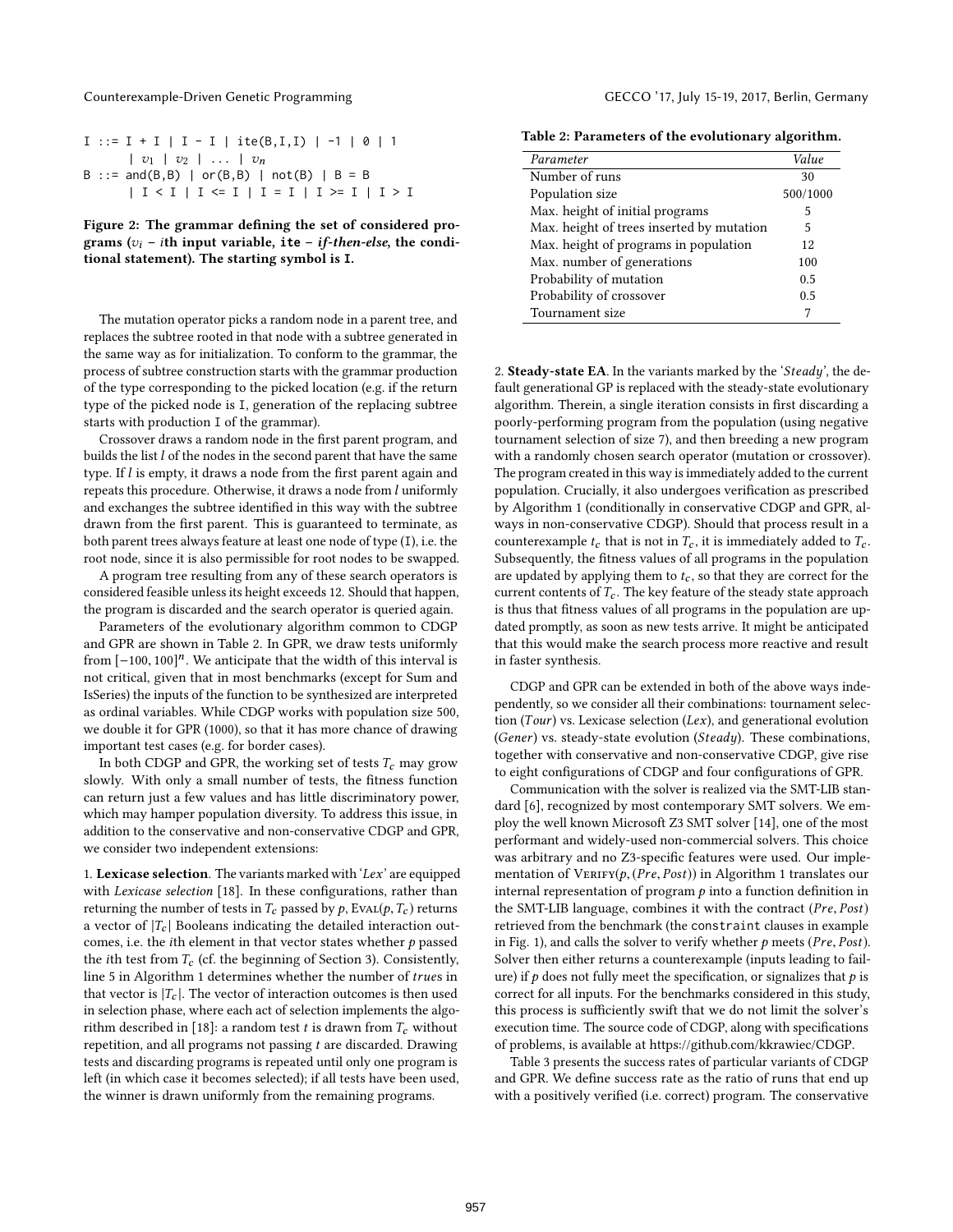|                     | CDGP non-conservative |              |              | CDGP conservative |      | <b>GPR</b>   |      |              |      |              |              |      |
|---------------------|-----------------------|--------------|--------------|-------------------|------|--------------|------|--------------|------|--------------|--------------|------|
|                     |                       | Generational | Steady-state |                   |      | Generational |      | Steady-state |      | Generational | Steady-state |      |
|                     | Tour                  | Lex          | Tour         | Lex               | Tour | Lex          | Tour | Lex          | Tour | Lex          | Tour         | Lex  |
| CountPos2           | 1.00                  | 1.00         | 1.00         | 1.00              | 0.93 | 1.00         | 0.83 | 1.00         | 0.97 | 1.00         | 0.97         | 1.00 |
| CountPos3           | 0.77                  | 1.00         | 0.60         | 1.00              | 0.07 | 0.63         | 0.03 | 0.53         | 0.40 | 1.00         | 0.27         | 1.00 |
| IsSeries3           | 0.43                  | 1.00         | 0.43         | 1.00              | 0.37 | 1.00         | 0.53 | 0.93         | 0.00 | 1.00         | 0.20         | 0.00 |
| IsSorted4           | 0.70                  | 1.00         | 0.67         | 1.00              | 0.27 | 0.77         | 0.33 | 0.93         | 0.43 | 1.00         | 0.33         | 0.57 |
| Max2                | 1.00                  | 1.00         | 1.00         | 1.00              | 1.00 | 1.00         | 1.00 | 1.00         | 1.00 | 1.00         | 1.00         | 1.00 |
| Max4                | 0.83                  | 1.00         | 0.97         | 1.00              | 0.23 | 0.97         | 0.20 | 0.93         | 1.00 | 1.00         | 0.93         | 1.00 |
| Median3             | 0.83                  | 1.00         | 0.73         | 1.00              | 0.20 | 0.80         | 0.10 | 0.87         | 0.80 | 1.00         | 0.80         | 1.00 |
| Range <sup>3</sup>  | 0.47                  | 1.00         | 0.53         | 1.00              | 0.33 | 0.87         | 0.17 | 0.70         | 0.80 | 1.00         | 0.67         | 0.92 |
| Search <sub>2</sub> | 1.00                  | 1.00         | 1.00         | 1.00              | 0.73 | 0.97         | 0.63 | 1.00         | 0.57 | 1.00         | 0.47         | 0.65 |
| Search4             | 0.00                  | 0.00         | 0.00         | 0.00              | 0.00 | 0.00         | 0.00 | 0.00         | 0.00 | 0.00         | 0.00         | 0.00 |
| Sum2                | 0.77                  | 1.00         | 0.73         | 1.00              | 0.10 | 0.27         | 0.20 | 0.23         | 0.67 | 1.00         | 0.75         | 1.00 |
| Sum4                | 0.00                  | 0.12         | 0.00         | 1.00              | 0.00 | 0.00         | 0.00 | 0.00         | 0.00 | 0.00         | 0.00         | 0.00 |
|                     |                       |              |              |                   |      |              |      |              |      |              |              |      |

Table 3: Success rate of particular variants of CDGP.

#### Table 4: Average runtime of particular variants of CDGP (in seconds).

|                     | CDGP non-conservative |         |              | CDGP conservative |              | <b>GPR</b> |              |       |              |         |              |         |
|---------------------|-----------------------|---------|--------------|-------------------|--------------|------------|--------------|-------|--------------|---------|--------------|---------|
|                     | Generational          |         | Steady-state |                   | Generational |            | Steady-state |       | Generational |         | Steady-state |         |
|                     | Tour                  | Lex     | Tour         | Lex               | Tour         | Lex        | Tour         | Lex   | Tour         | Lex     | Tour         | Lex     |
| CountPos2           | 37.4                  | 14.7    | 73.7         | 49.8              | 6.5          | 7.3        | 30.4         | 31.1  | 263.0        | 636.5   | 2070.3       | 3157.1  |
| CountPos3           | 341.2                 | 98.7    | 597.7        | 505.4             | 39.2         | 86.7       | 76.1         | 281.5 | 2587.7       | 4304.5  | 5102.4       | 8048.3  |
| IsSeries3           | 201.4                 | 37.7    | 447.6        | 229.4             | 20.1         | 20.3       | 48.2         | 110.0 | 783.8        | 66255.9 | 2556.3       | 86402.5 |
| IsSorted4           | 224.0                 | 77.7    | 675.4        | 890.8             | 29.6         | 123.6      | 77.5         | 179.9 | 1213.2       | 13462.2 | 4256.9       | 55551.4 |
| Max2                | 6.0                   | 5.6     | 29.7         | 26.9              | 2.4          | 2.8        | 22.4         | 22.3  | 16.5         | 148.2   | 1532.4       | 1625.0  |
| Max4                | 433.8                 | 86.3    | 1136.2       | 908.2             | 33.6         | 71.3       | 73.2         | 192.1 | 367.2        | 353.2   | 2333.0       | 4383.1  |
| Median3             | 274.7                 | 82.5    | 661.7        | 555.0             | 34.5         | 89.4       | 70.4         | 229.8 | 731.7        | 788.4   | 2743.3       | 4143.5  |
| Range <sup>3</sup>  | 579.5                 | 100.6   | 934.9        | 587.0             | 23.5         | 37.1       | 56.6         | 158.0 | 991.0        | 3466.8  | 2528.4       | 20216.0 |
| Search <sub>2</sub> | 109.6                 | 17.9    | 224.3        | 90.4              | 12.9         | 14.3       | 40.9         | 63.8  | 1218.2       | 11198.3 | 3503.4       | 44266.3 |
| Search4             | 1326.8                | 23643.2 | 1990.8       | 54181.6           | 36.7         | 199.6      | 71.5         | 861.9 | 1539.3       | 67320.7 | 2392.8       | 86402.4 |
| Sum2                | 151.6                 | 48.5    | 395.3        | 330.9             | 23.7         | 92.3       | 51.6         | 209.9 | 1049.9       | 4946.0  | 2583.9       | 16110.5 |
| Sum4                | 5567.0                | 32720.5 | 7527.6       | 50260.7           | 36.8         | 224.7      | 77.6         | 547.2 | 1952.0       | 7575.2  | 3733.3       | 22180.8 |

variants of CDGP are clearly worse than their non-conservative counterparts, which suggests that 'harvesting' new tests from candidate programs that are known to be incorrect is beneficial. Another clear pattern is the superiority of configurations equipped with Lexicase selection – this holds both for CDGP and GPR, and points to the importance of behavioral diversification of programs in the population. Concerning comparison of generational and steadystate configurations, introduction of the latter did not bring the benefits postulated earlier in Section 5, neither when combined with tournament selection nor with Lexicase selection. Regarding all methods' failure on Search4, this should be attributed to the factually higher arity of this problem (five).

Compared to GPR's baseline, CDGP offers on average greater likelihood of synthesizing a correct program. Yet, the quantitative differences are largely disappointing: the success rates on individual benchmarks are usually only slightly better for CDGP than for GPR, and on a few occasions GPR is better than the corresponding CDGP variant. What is more, Lexicase selection boosts the performance of all configurations and brings both  $CDGP_{Lex}$  and  $GPR_{Lex}$  close to each other, with both of them failing only on the Search4 benchmark and the latter yielding to the former only on Sum4.

On the face of it, this might seem to undermine the value of CDGP and the usefulness of counterexamples produced by verification. However, the results presented in Table 3 ignore the actual computational cost of synthesis. Although individual congurations were given the same limit on the number of evaluations (100,000), their runtimes reported in Table 4 vary heavily. There are

several causes for this. On one hand, SMT-based formal program verification used in CDGP incurs significant computational overhead, being typically more expensive than running a program on tests (where the latter takes place in both by CDGP and GPR). On the other hand, the tests generated by GPR are random and thus less likely to be duplicates of the tests already in  $T_c$ , which usually makes this set grow faster than in CDGP, and make evaluation in subsequent generations more expensive.

In order to take into account these and other potential factors affecting the computational expenditure, we conduct another experiment, where each configuration of CDGP and GPR is given the same time budget equal to the average runtime of successful runs of all configurations from the first experiment, i.e. 158 seconds for Max2, 531s for CountPos2, 953s for Median3, 971s for Max4, and 1639s for IsSeries3. The average runtimes for the remaining benchmarks were higher and we decided to cap them to <sup>1</sup>,<sup>800</sup> seconds.

Table 5 presents the success rates for particular configurations in the fixed-time setting. This time, CDGP clearly proves more effective than GPR. Similarly as in Table 3, the non-conservative variants of CDGP that use Lexicase selection have the lead, though this time the generational variant is noticeably better.

The tests obtained from counterexamples thus prove more effective as a basis for a fitness function. This result is strengthened by Table 6, where we present the average size of  $T_c$  at the end of runs. The sizes are typically much smaller for CDGP, often several times. Yet, in spite of working with such smaller test bases, CDGP is more likely to synthesize a correct program.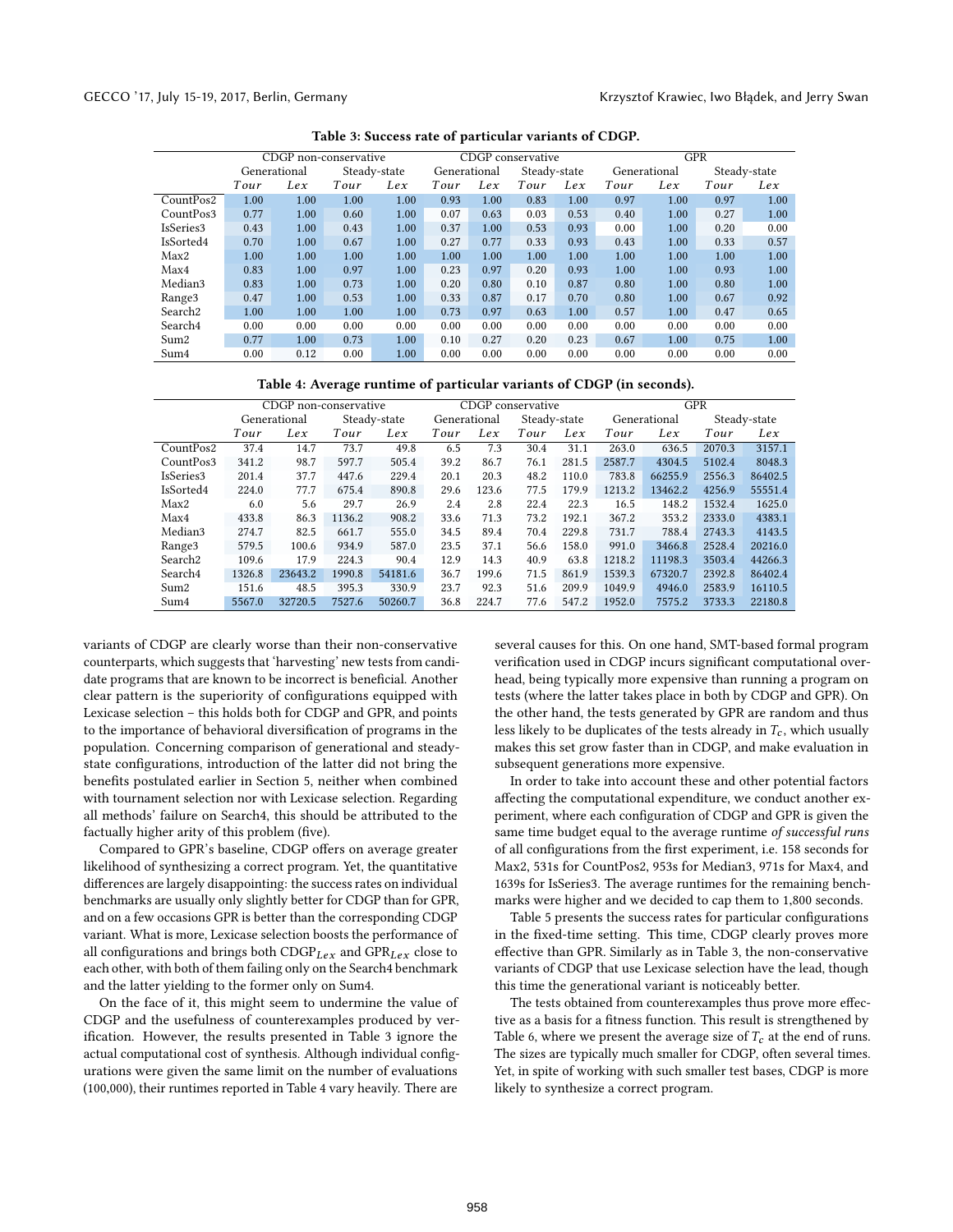Counterexample-Driven Genetic Programming GECCO '17, July 15-19, 2017, Berlin, Germany

| Table 5: Success rate of particular variants of CDGP in the fixed-time setting. |  |  |
|---------------------------------------------------------------------------------|--|--|
|                                                                                 |  |  |

|                     | CDGP non-conservative |      |              | CDGP conservative |              | <b>GPR</b> |              |      |              |      |              |      |
|---------------------|-----------------------|------|--------------|-------------------|--------------|------------|--------------|------|--------------|------|--------------|------|
|                     | Generational          |      | Steady-state |                   | Generational |            | Steady-state |      | Generational |      | Steady-state |      |
|                     | Tour                  | Lex  | Tour         | Lex               | Tour         | Lex        | Tour         | Lex  | Tour         | Lex  | Tour         | Lex  |
| CountPos2           | 1.00                  | 1.00 | 1.00         | 1.00              | 1.00         | 1.00       | 0.97         | 0.97 | 0.83         | 0.60 | 0.00         | 0.00 |
| CountPos3           | 0.80                  | 1.00 | 0.63         | 1.00              | 0.67         | 0.97       | 0.60         | 0.87 | 0.13         | 0.67 | 0.00         | 0.00 |
| IsSeries3           | 0.93                  | 1.00 | 0.73         | 1.00              | 0.90         | 1.00       | 0.97         | 0.97 | 0.27         | 0.00 | 0.03         | 0.00 |
| IsSorted4           | 0.97                  | 1.00 | 0.90         | 0.97              | 0.97         | 1.00       | 0.97         | 0.93 | 0.50         | 0.03 | 0.07         | 0.00 |
| Max2                | 1.00                  | 1.00 | 1.00         | 1.00              | 1.00         | 1.00       | 1.00         | 1.00 | 1.00         | 0.93 | 0.03         | 0.00 |
| Max4                | 0.83                  | 1.00 | 0.33         | 0.63              | 1.00         | 1.00       | 0.97         | 1.00 | 0.83         | 0.90 | 0.00         | 0.00 |
| Median3             | 0.83                  | 1.00 | 0.70         | 0.73              | 0.83         | 1.00       | 0.67         | 0.93 | 0.77         | 0.97 | 0.00         | 0.00 |
| Range <sub>3</sub>  | 0.73                  | 1.00 | 0.73         | 0.97              | 0.63         | 1.00       | 0.63         | 0.83 | 0.50         | 0.53 | 0.07         | 0.00 |
| Search <sub>2</sub> | 1.00                  | 1.00 | 1.00         | 1.00              | 1.00         | 1.00       | 0.97         | 1.00 | 0.60         | 0.10 | 0.00         | 0.00 |
| Search4             | 0.00                  | 0.00 | 0.00         | 0.00              | 0.00         | 0.00       | 0.00         | 0.00 | 0.00         | 0.00 | 0.00         | 0.00 |
| Sum2                | 0.97                  | 1.00 | 1.00         | 1.00              | 0.50         | 0.43       | 0.13         | 0.27 | 0.43         | 0.10 | 0.20         | 0.03 |
| Sum4                | 0.00                  | 0.00 | 0.00         | 0.00              | 0.00         | 0.00       | 0.00         | 0.00 | 0.00         | 0.00 | 0.00         | 0.00 |
|                     |                       |      |              |                   |              |            |              |      |              |      |              |      |

Table 6: End-of-run size of the set of tests  $T_c$  for particular variants of CDGP in the fixed-time setting.

|                     | CDGP non-conservative |        |              | CDGP conservative |              | <b>GPR</b> |              |      |              |        |              |        |
|---------------------|-----------------------|--------|--------------|-------------------|--------------|------------|--------------|------|--------------|--------|--------------|--------|
|                     | Generational          |        | Steady-state |                   | Generational |            | Steady-state |      | Generational |        | Steady-state |        |
|                     | Tour                  | Lex    | Tour         | Lex               | Tour         | Lex        | Tour         | Lex  | Tour         | Lex    | Tour         | Lex    |
| CountPos2           | 60.6                  | 55.9   | 59.2         | 48.2              | 24.9         | 23.1       | 24.1         | 24.7 | 1018.0       | 990.8  | 988.3        | 986.6  |
| CountPos3           | 429.6                 | 305.3  | 443.4        | 283.3             | 53.0         | 56.6       | 54.5         | 57.1 | 1000.1       | 1041.2 | 1000.0       | 999.9  |
| IsSeries3           | 335.4                 | 262.4  | 361.7        | 218.8             | 40.6         | 45.9       | 37.3         | 44.7 | 1109.4       | 1027.2 | 1001.3       | 1000.8 |
| IsSorted4           | 753.9                 | 520.8  | 647.5        | 409.1             | 64.8         | 75.5       | 60.7         | 74.1 | 1837.9       | 1000.0 | 1006.3       | 1000.0 |
| Max2                | 36.5                  | 41.4   | 30.2         | 28.2              | 24.6         | 23.6       | 23.2         | 23.3 | 987.6        | 988.6  | 987.9        | 987.7  |
| Max4                | 1092.5                | 674.2  | 847.5        | 685.9             | 63.7         | 60.9       | 63.7         | 72.6 | 1077.2       | 1074.5 | 1000.0       | 1000.0 |
| Median3             | 474.1                 | 288.5  | 371.2        | 290.3             | 51.1         | 54.4       | 51.2         | 55.0 | 1023.1       | 1086.5 | 1000.0       | 999.9  |
| Range <sup>3</sup>  | 527.9                 | 277.0  | 482.3        | 274.7             | 39.6         | 42.9       | 39.6         | 41.1 | 1050.0       | 1007.3 | 999.9        | 999.9  |
| Search <sub>2</sub> | 143.1                 | 108.5  | 149.7        | 104.0             | 29.1         | 29.9       | 28.6         | 29.1 | 1003.2       | 999.9  | 999.9        | 999.9  |
| Search4             | 1137.3                | 805.9  | 988.3        | 578.8             | 85.1         | 237.3      | 77.0         | 78.0 | 1000.0       | 1000.0 | 1000.0       | 1000.0 |
| Sum2                | 396.5                 | 286.0  | 303.0        | 273.7             | 34.7         | 35.2       | 31.1         | 31.1 | 991.8        | 987.7  | 990.3        | 989.0  |
| Sum4                | 1625.3                | 4045.1 | 1183.8       | 1362.7            | 52.5         | 85.9       | 55.4         | 70.7 | 1000.0       | 1000.0 | 1000.0       | 1000.0 |

# 6 DISCUSSION

The experimental outcomes corroborate our main hypothesis: the counterexamples collected from verification in CDGP prove more useful as tests than the inputs constructed at random in GPR. On one hand, this was expected – as opposed to counterexamples, random tests are not derived from the problem specification and are in this sense knowledge-free. On the other hand, this result is nontrivial, because counterexamples constructed by an SMT solver reflect its sophisticated search tactics, which are reportedly built on years of expert experience, and as such involve certain search biases. It is thus not obvious that counterexamples they identify should be effective when used as 'search drivers' [31] in a stochastic synthesis process.

On the technical side, it is interesting to see that SMT-based verification is efficient enough to form a part of a fitness function, called tens of thousands of times within a single evolutionary run. At least for the range of benchmarks considered here, that is not prohibitively expensive. SMT solvers support also verification in other domains, such as Reals, Strings or Lists. There are thus no fundamental obstacles to adding SMT solvers and spec-based synthesis to the GP toolbox.

As in other studies [18], Lexicase selection proved helpful, significantly boosting CDGP's performance on most tasks, and never leading to a deteriorated success rate. The likely explanation is that better exploration of the search space is afforded by the diversification of program behavior of this selection method.

#### 7 CONCLUSION AND FUTURE WORK

We have presented CDGP, a method for specification-based program synthesis, via a hybrid of Genetic Programming and formal verification, in which the traditional evaluation phase of Genetic Programming is augmented using new test cases obtained via counterexamples generated from an SMT solver. The application of veri fication to a pre-existing program means that our formal/stochastic hybrid may be capable of performing synthesis at much lower computational cost than via conventional SMT-based methods.

The overall positive conclusion of this work paves the way for effective hybridization of heuristic search methods like GP with spec-based synthesis. We find this possibility promising, given the limitations of contemporary exact methods of program synthesis that struggle to scale well with the length of synthesized programs.

In operation, CDGP could be said to resemble the software engineering methodology of test-driven development ([32]), where a software developer iteratively constructs tests of gradually increasing difficulty, aimed at detecting flaws in the current implementation. This analogy holds also for other counterexample-driven methods [22, 35], and naturally brings to mind the coevolutionary metaphor, as posited in related works [27]. Indeed, a natural follow-up of this study could involve borrowing the developments from coevolutionary algorithms, in particular coevolving tests or using measures like distinctions or informativeness to maintain them.

However, though such extensions are likely to improve success rates, we do not expect them to bring a qualitative breakthrough. CDGP in its current form does not scale well on all problems (cf.